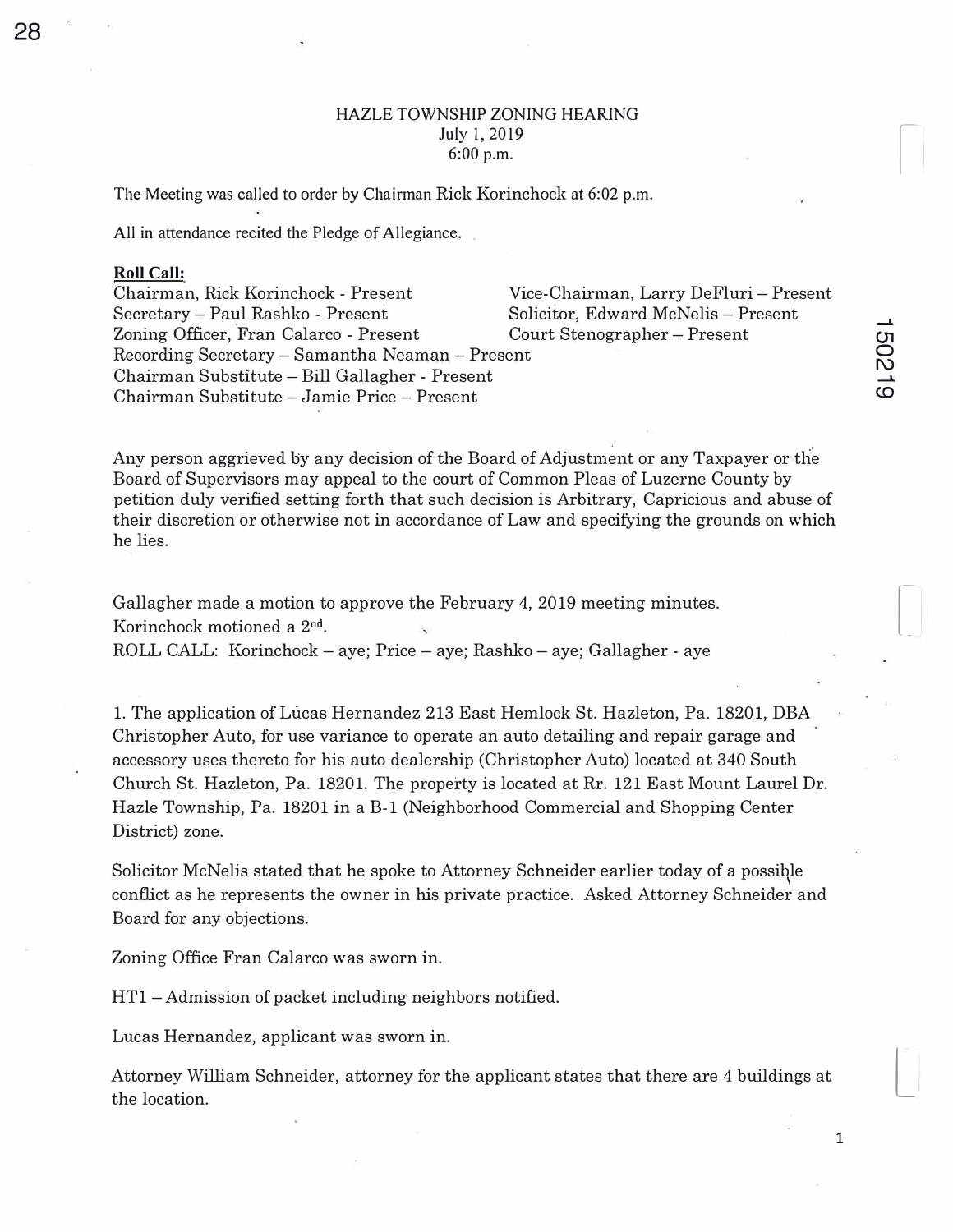A1- Google photo of the property included the Hernandez building.

A2- Fictitious name registered under Christopher Motors.

Schneider states that all of the buildings are fenced in. The fence is approximately 6 ft. high.

A3 – Photo of rear of property facing east. Shows fence and that nothing is surrounding for approximately 100 yards.

 $A4$  – Photo facing north heading into town. Vehicles to be sold on his car lot – Christopher Motors.

De Fluri asked Hernandez if he plans to repair and sell vehicles. Hernandez responded no painting cars. Touch up will apply and restoring to be sold on his lot. There is an existing drain. Water will not run onto the pond.

McNelis asked for submission of exhibits. Asked for objections.

No objections.

Rashko made a motion to grant the application of Lucas Hernandez 213 East Hemlock St. Hazleton, Pa. 18201, DBA Christopher Motors, for use variance to operate an auto detailing and repair garage and accessory uses thereto for his auto dealership (Christopher Auto) located at 340 South Church St. Hazleton, Pa. 18201. The property is located at Rr. 121 East Mount Laurel Dr. Hazle Township, Pa. 18201 in a B-1 (Neighborhood Commercial and Shopping Center District) zone.

DeFluri motioned a 2nd ROLL CALL: DeFluri – aye; Price – aye; Korinchock – aye; Rashko – aye

Korinchock asked for Public Comment

DeFluri made a motion to pay solicitors invoice Rashko motioned a 2<sup>nd</sup>. ROLL CALL: Rashko- aye; Price - aye; Korinchock - aye; DeFluri - aye

Rashko made a motion to approve the May 6, 2019 meeting minutes. Price motioned a 2<sup>nd</sup>. ROLL CALL: Korinchock – aye; Price aye; DeFluri – aye; Rashko - aye

Korinchock asked for public comment

29